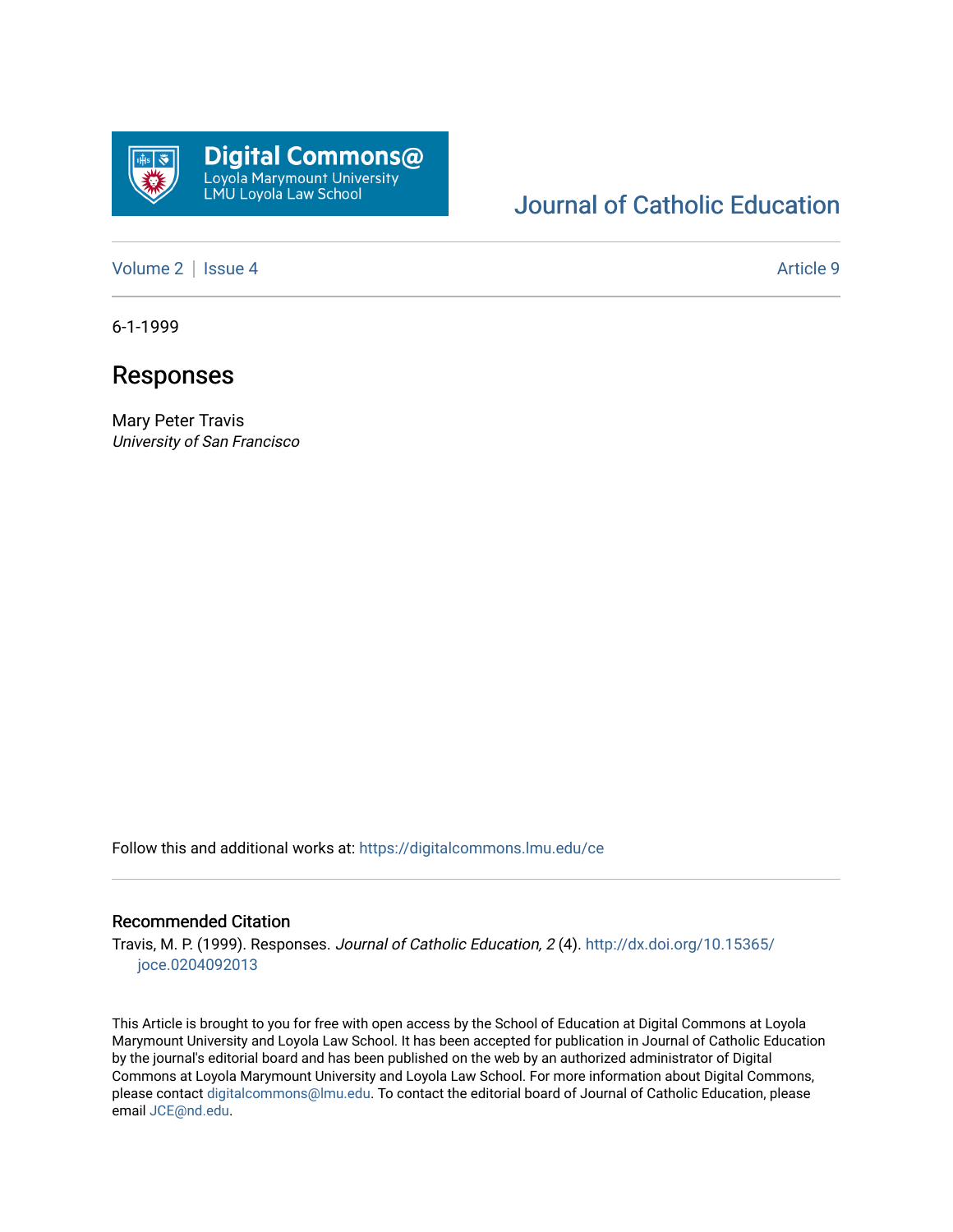# **THE CATHOLIC PERSPECTIVE: A RESPONSE TO LOURDES SHEEHAN**

MARY PETER TRAVISS, O.P. *University of San Francisco*

My response is from the perspective of the Catholic school community,<br>Which operates about one-third of the private schools in this country and educates over half of the students currently in private schools (McLaughlin & Broughman, 1997). This student enrollment figure represents a decline of about 25% of the students since the Second Vatican Council, although there have been enrollment increases in the last few years (Walch, 1997). On the other hand, there has been a dramatic increase in the number of conservative Christian schools and in the percentage of unaffiliated religious schools since the late 1960s. Unfortunately, with the exception of some uneven historical research and Peshkin's (1986) brilliant case study, we have scant qualitative or quantitative data on these schools.

Sister Lourdes first examined the lack of ethnic diversity in private schools. One of the most worrisome issues to the Catholic Church is the loss of the Hispanic population (Dolan & Deck, 1994)—over one million members in the past 15 years (Greeley, 1997)—and an issue that is reflected in the number of Hispanic youth enrolled in the Catholic schools. The concern is not a politically correct one, but rather one of pastoral care for people who have been traditionally Catholic. This is a research topic which will not gain much insight from survey research, but one that desperately needs data regarding effective ways for meeting the spiritual needs of Hispanic families, including the schooling of the young.

The financial situation of nonprofit private schools is another serious issue and one that appears unjust and un-American; there is no research evidence that government or public financial support for the schools will come, or indeed is a best solution to our financial needs. On the other hand. Catholic education ought to be available to all Catholic youth who desire it. Perhaps Erickson's (1979) research into the Canadian schools conducted before the advent of federal aid which gave these schools help has not been as thoroughly and thoughtfully analyzed as it should have been, and perhaps this research has something to say to our current decision making.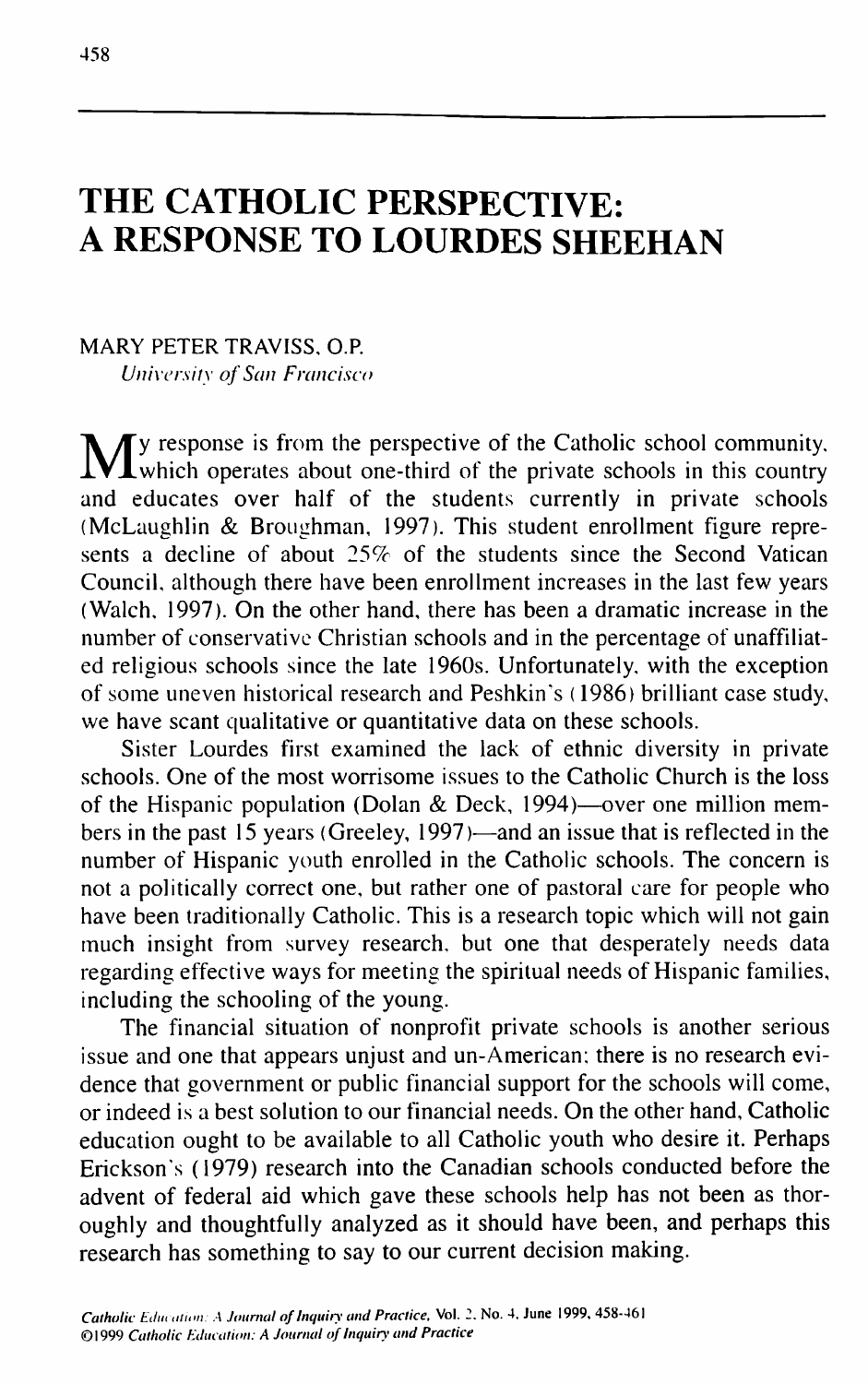A word about low salaries and teacher turnover: In 1986, one of my students, Radecki (1987), did a doctoral study on this subject and based his research on the theoretical framework of Herzberg (1966). Since then several studies have confirmed his findings, that the principal reason for the heavy turnover in the Catholic school community was not low salaries but rather the absence of the opportunity for advancement, which is consistent with Herzberg's theory. Radecki's research was conducted over 10 years ago, but with our very thin administrative structures mentioned so frequently by Bryk and his colleagues (Bryk & Holland, 1984; Bryk, Lee, & Holland, 1993), the results of a similar study done today would likely be the same. Of course the question "Why did you leave the Catholic schools?" is a different question from "Are you satisfied with your salary?"

Curriculum is another issue warranting concern. One notable area of weakness in Catholic schools has been the inability of administrators and teachers to design curriculum and the lack of time available for it. The schools have relied on courses of studies from the diocesan offices, documents which have all but disappeared today together with the vision of *Guiding Growth in Christian Social Living* (Smith & McGreal, 1952). I observe teachers using brief topical outlines, and even the table of contents from their textbooks, and, to a lesser degree, publishers' suggestions regarding computer software.

Last year Heltsley (1996), superintendent of the Diocese of Monterey, surveyed the use of computer games in Catholic elementary schools. She also did a content analysis of the Roman documents to ascertain what family values the Church seemed to indicate were the most important. She then did an analysis to determine the extent to which the curricular games supported or contradicted the five most important values. We should not be surprised that there were contradictions, but it was extremely disappointing to discover how dramatically the games undermined the values. The educational community already has massive research evidence on the power of the "hidden curriculum." But how are Catholic school administrators using the research?

The area of curriculum and curriculum design is related to the issue of leadership, that of teachers, principals, and superintendents. The doctoral programs of the Catholic colleges and universities which are members of the Association of Catholic Leadership Programs (ACLP) have been conducting some good research on the leadership of principals, and the results of that research have had an influence on the course content of the leadership programs, namely in the areas of spirituality, faith development. Catholic school identity. Catholic school research, and effective schools. There are, however, very few studies on the role of the Catholic school superintendent.

Now to the research agenda with which Sister Lourdes concludes her paper.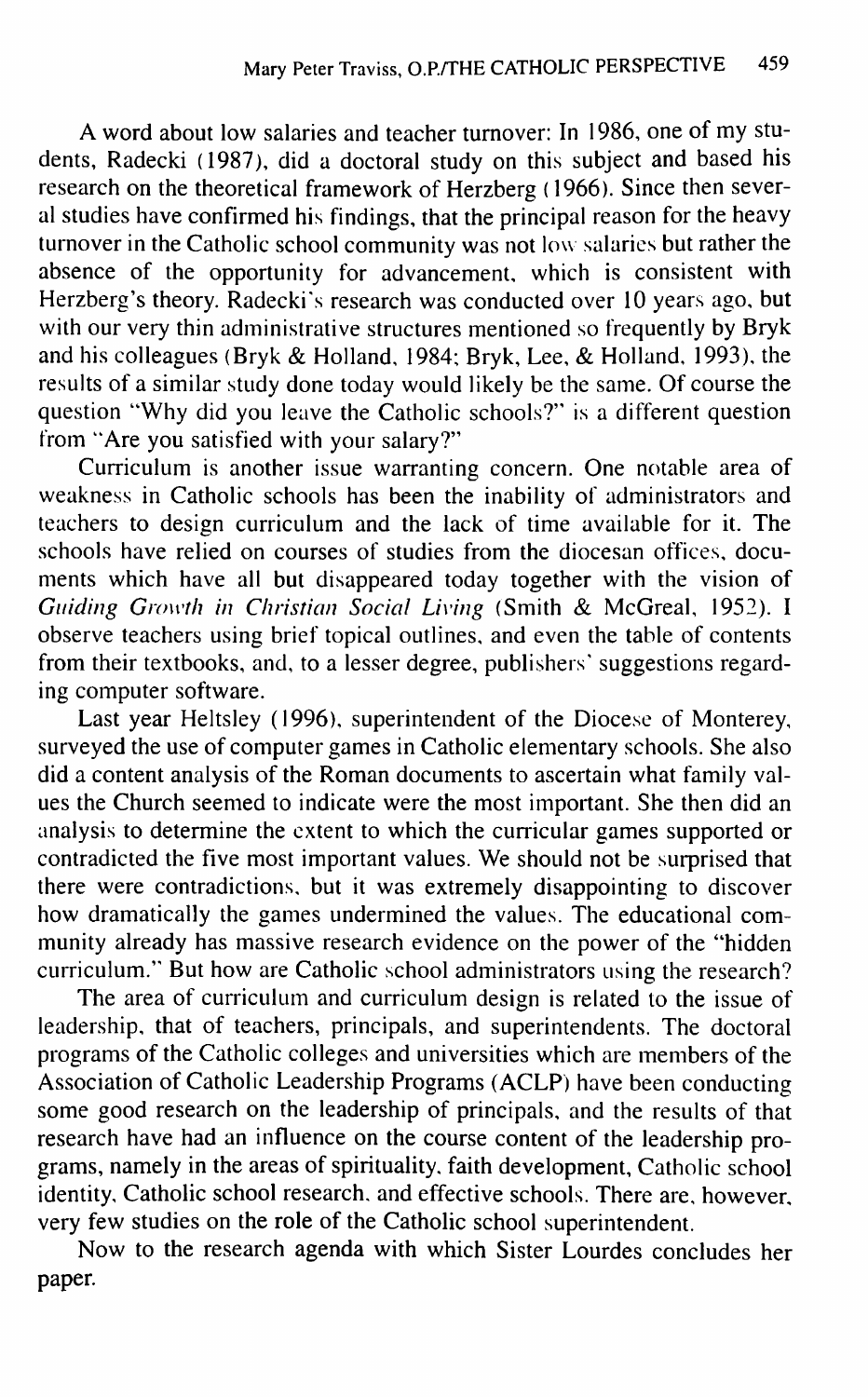The relationship between Internet access and student achievement is a particularly stimulating one. It is an excellent issue for all schools, not just private schools, and the question of inappropriate or excessive use of technology is one being raised by some very thoughtful voices in the Catholic community today.

Questions around leadership and curriculum actually go to the heart of the issue of Catholic identity which Sister Lourdes singled out as a critical issue. Catholic identity includes, but is not merely a matter of, committed service, religious symbols, or theology classes; it also embraces a climate and culture nurtured by competent leadership and flowing from a carefully designed curriculum.

In addition to including leadership and curriculum in the matter of Catholic identity, and career advancement in the study of turnover, another dimension needs to be added to the financial question: What can we do to help the Catholic Church community understand that the Catholic school system is one of evangelization, and that as a pastoral instrument it needs the financial support of the entire community, and not just the parents of children in the schools?

In addition to the research agenda. Sister's global and difficult research questions call for additional types of methodologies to augment and thicken the data gathered from surveys.

I would like to propose that professors who direct dissertation research of Catholic schools get together to design a large study of the role and practices of the superintendency of Catholic schools, for example, although the design could be one of many large issues. The study would contain too many variables and their appropriate methodologies for an individual doctoral student to complete given the usual restrictions of time, purpose, and money.

Our first task would be to divide the design into several parts and recruit one or more of our doctoral students to do each of the parts according to interest and inclination. The students might be connected by a Web site and have access to a common body of data which would be supplemented as the students progress with their investigations. The mentors could also communicate through the Web. The result would be a number of dissertations which when brought together by the mentors would form a single focused study. The result would also be a witness to cooperation and sharing among Catholic universities, especially within and among their Catholic school departments.

Such a complex plan could succeed. Let us hope that Tropman (1995) is correct in maintaining that sharing is one of the "core elements of the Catholic ethic" and that it "is part of a natural and expected exchange." He writes that "to share is as central to the Catholic ethic as achievement and work are to the Protestant ethic" (p. 8).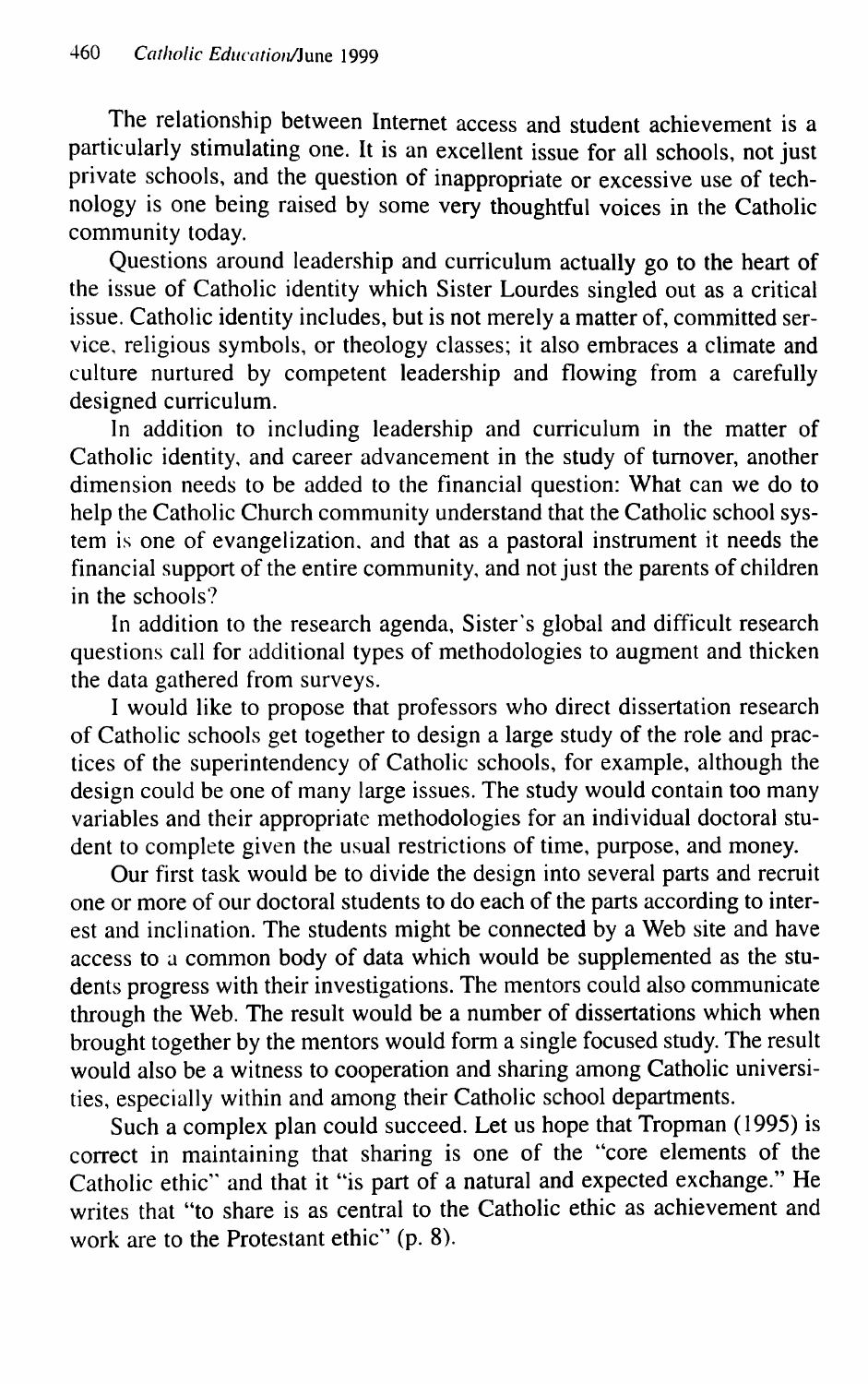## **REFERENCES**

- Bryk, A., & Holland, P. (1984) *Effective schools: An e.xplotation.* Washington, DC: National Catholic Educational Association.
- Bryk, A., Lee V, & Holland. P. (1993). *Catholic schools and the common good.* Cambridge, MA: Harvard University Press.
- Dolan. J., & Deck, A. (1994). *Hispanic Catholic culture in the U.S.* Notre Dame. IN: University of Notre Dame Press.
- Erickson, D. (1979). Characteristics and relationships in public and independent schools: A *study of consequences of funding independent schools in British Columbia.* Unpublished COFIS Baseline Survey Interim Report. University of San Francisco.

Greeley. A. (1997, September 27) Defection among Hispanics (updated). America, 12-13.

- Heltsley, C. (1996). A content analysis of the explicit and implicit values implanted in micro*computer .software in Catholic elementary schools.* Unpublished doctoral dissertation. University of San Francisco.
- Herzberg. F. (1966). Work and the nature of man. Cleveland, OH: The World Publishing Company.
- McLaughlin, D. H., & Broughman, S. (1997). Private schools in the United States. Washington, DC: United States Department of Education, National Center for Education Statistics (NCES 97-459).

Peshkin, A. (1986). *God's choice.* Chicago: The University of Chicago Press.

- Radecki, D. (1987). The identification and analysis of factors contributing to lay teacher attrition and retention in Catholic high schools. Unpublished doctoral dissertation, University of San Francisco.
- Smith, J., & McGreal, N. (1952). *Guiding growth in Christian social living.* Washington, DC: Catholic University of America Press.

Tropman, J. E. (1995). *The Catholic ethic in American society*. San Francisco: Jossey-Bass.

Walch, T. (1996). Parish school: American Catholic parochial education from colonial times *to the ptesent.* New York: Crossroad Publishing Co.

*Mary Peter Traviss, O.P., is director of the Institute for Catholic Educational Leadership, University of San Francisco.*